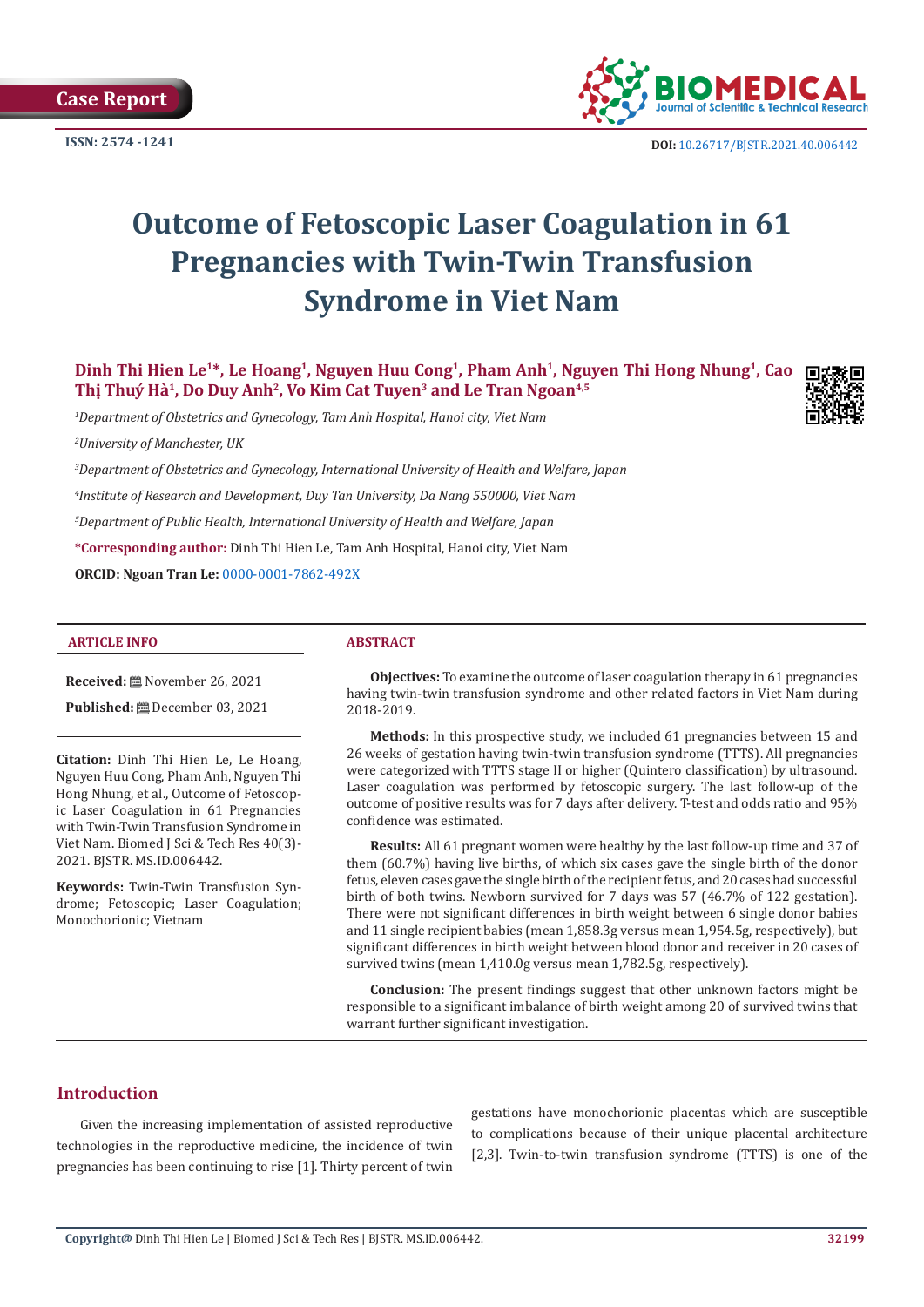most severe complications of monochorionic twin pregnancies, accounting for 15% of twin pregnancies [3,4]. When transfusion syndrome occurs, the two fetuses share different portions of the same placenta and connect with each other through placental superficial vascular anastomoses [2], leading to the poor prognosis for both two pregnancies. Approximately 90% of twins acquired TTTS result in intrauterine demise of one or both fetus or perinatal death without any intervention [5]. About 50% of surviving twins are likely to leave irreversible neurological sequelae such as brain white matter necrosis, ventricular hemorrhage, cerebral dilation, cerebral palsy, neurocognitive impairment, etc [6-8]. The donor twin experiences the reduction of circulatory volume, anemia, decreased diuresis, oligohydramnios, hypotrophy. Meanwhile the recipient twin is characterized by circulatory hypervolemia, cardiomegaly, heart failure, fetal edema. Consequently, twins are at high risk of intrauterine demise or irreversible nerve damage after birth.

Treatment for TTTS includes methods such as amniocentesis, opening the amniotic septum between the two fetuses, fetoscopic laser coagulation (FLC) of the blood vessels connecting the two fetuses, or clamping the umbilical cord. Until now, the FLC and umbilical cord clamp are the only solutions to solve the pathogenesis of the TTTS. FLC was firstly conducted by De Lia at al. in 1990 under laparotomy and general anesthesia [9]. Subsequently, FLC has been improved and implemented in TTTS treatment worldwide [10]. It is demonstrated to be a beneficial therapy over serial aminoreduction in numerous population-based study as well as randomized controlled trial [4,10,11]. FLC has been also presented to reduce the long-term neurocognitive impairment in twins [12,13]. In Vietnam, Tam Anh Hanoi General Hospital is currently the only hospital that can perform FLC. However, there is no any study discussing the outcome of FLC in TTTS in Vietnam. Therefore, we conducted this study to evaluate the safety and therapeutic efficacy of FLC and other related factors in the outcomes of TTTS.

# **Methods**

This is a prospective analysis study of pregnancies diagnosed with TTTS at the 16-26 week of gestation treated by FLC at Tam Anh Ha Noi General hospital, Vietnam. We included 61 consecutive pregnancies with moderate to severe mid trimester TTTS treated in our hospital of FLC between August 2018 and August 2019. This study protocol was approved by the Ethical Committee of Tam Anh Ha Noi General hospital on 1 August 1998. During the research period, all participants having TTTS confirmed by ultrasound and classified as the stage of II-IV (Quintero criteria) were extensively explained detailed risks and benefits of FLC. We only included participants accepting conducting the FLC and signing informed consent [14] [Box 1].

#### **Box 1:** Quintero's staging.

| <b>Stage</b> | <b>Characteristics</b>                                                       |
|--------------|------------------------------------------------------------------------------|
|              | Oligohydramnios in the donor sac and polyhydramnios in the<br>recipient sac. |
| $_{II}$      | Absence of urine in the bladder of the donor fetus.                          |
| III          | Abnormal blood flow on Doppler.                                              |
| IV           | Fetal hydrops.                                                               |
|              | Fetal death.                                                                 |

All procedures were performed under local anesthesia and ultrasound guidance. Firstly, the physician identified the position of fetoscope which is the most feasible position to approach the boundary line between the 2 amniotic chambers on the placenta surface from the amniotic fluid of the recipient fetus (Figure 1). In detail, this position has to allow the fetoscope parallel with the vertical axis of the donor fetus. Moreover, the attach positions of umbilical cords to placentas have to be observed clearly so that the conjunctive vessel will be detected more easily. Later then, the fetoscope (0°telescope, STORTZ) was introduced into the amniotic cavity of the recipient fetus and all the detected conjunctive vessels were coagulated along the whole vascular equator with a 0.4-0.6 mm fiber and laser system (20-40 watt of laser diot or laser YAG-Yttrium luminum Garnet).



**Figure 1:** The most feasible position of fetoscope.

The primary outcome was survival rate after 2 weeks of surgery and the live birth rate of one or both two fetuses. We also identified gestational age at delivery, the birth weight of neonate, the APGAR score and the weight of neonates seven day after birth as the secondary outcome variables. Gestational age in weeks was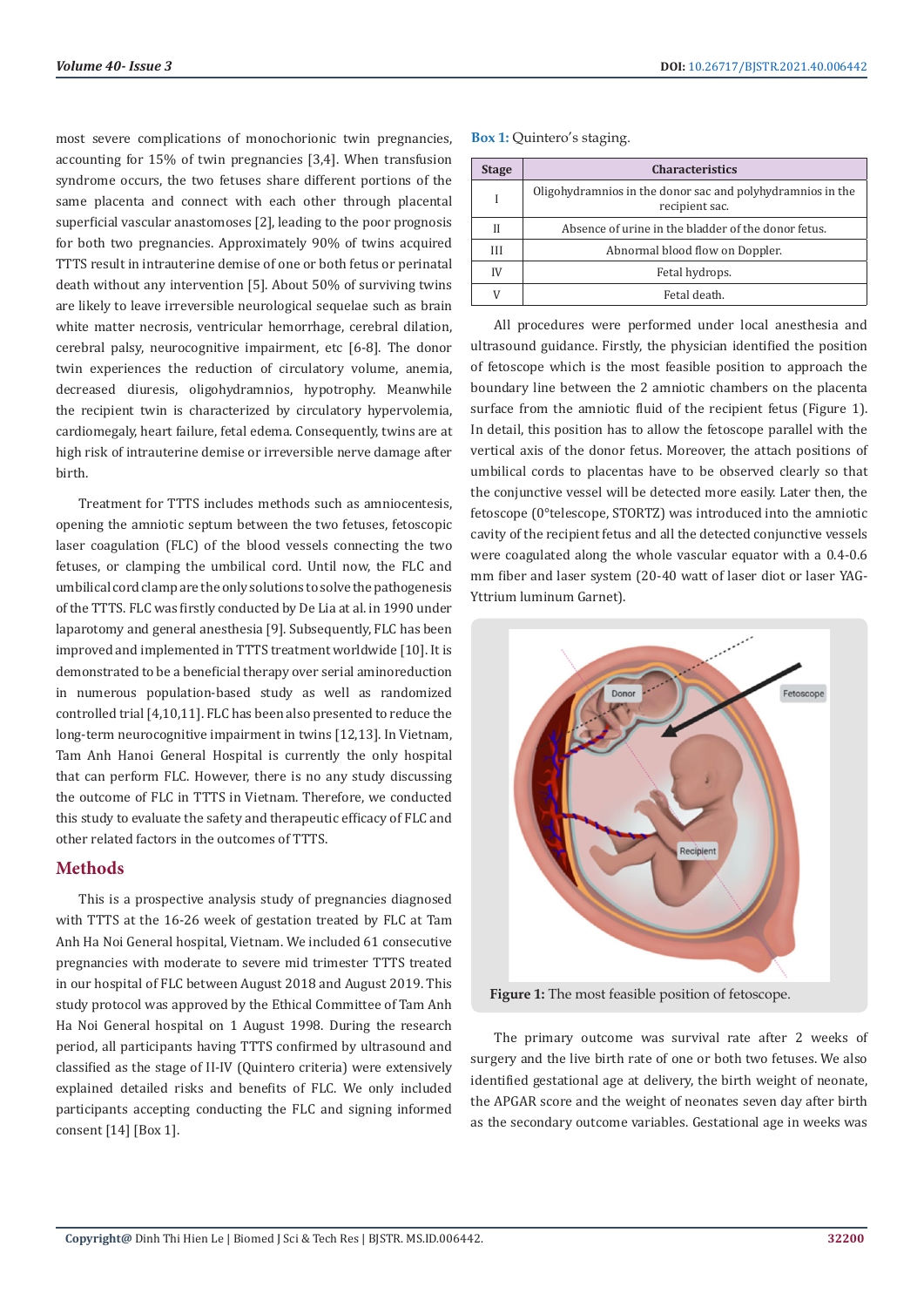calculated based on the mother's registration of her experienced due date. We divided gestation age at birth into very preterm (28- 31 weeks), moderate preterm (32-33 weeks), late preterm (34-36 weeks), early preterm (37-38 weeks), and full term (39-41 weeks). There was no post-term infants in the present prospective study. The birthplace at the Tam Anh hospital was only 21 pregnant women the remaining 40 pregnant women at the other 15 health facilities located in 14 provinces/cities nationwide.

Continuous variables are reported as mean and standard deviation (SD), categorical variables as absolute numbers and percentages. The differences in weight (percentage, %) was calculated by the following formulation ((weight of blood receiverweight of blood donor) \*100/weight of blood receiver)) at the intervention time and the giving birth time, the end of gestation. Two-sided p<.05 were considered as significant using a t-test and odds ratio and 95% confidence interval. All statistical analyses

were conducted with STATA Version 10.0.

#### **Results**

We recruited successfully 61 pregnant aged from 20 to 39, of which over 50% aged 25-29. Among them, 37 (60.7%) cases have reported having the first pregnancy, 17 (27.9%) cases having second pregnancy; 47 cases have no history of abortion and remaining 14 cases reported having abortion at least one time; 24 women have alive children and 37 other women with the first pregnancy. There was 52 women (85.2%) having history of caesarean section; 57 women (93.4%) have natural conception. 40.1% of case had anterior placenta, whereas 59.9% ones had posterior placenta. In included pregnancies, there were 26 cases having velamentous cord insertion. According to the Quintero staging classification, there was 19, 27, and 15 of pregnancies categorized to be stage II, III, and IV, respectively (Table 1).

|                               |                | Not alive     | <b>Alive</b>                   |               |                | <b>Total</b>  |  |  |  |
|-------------------------------|----------------|---------------|--------------------------------|---------------|----------------|---------------|--|--|--|
| <b>Variables</b>              | <b>Number</b>  | $\frac{0}{0}$ | <b>Number</b>                  | $\frac{0}{0}$ | <b>Number</b>  | $\frac{0}{0}$ |  |  |  |
| Age of mother at the baseline |                |               |                                |               |                |               |  |  |  |
| $20 - 24$                     | 5              | 20.8          | 3                              | 8.1           | $\, 8$         | 13.1          |  |  |  |
| 25-29                         | 12             | 50.0          | 20                             | 54.1          | 32             | 52.5          |  |  |  |
| 30-34                         | 3              | 12.5          | 10                             | 27.0          | 13             | 21.3          |  |  |  |
| 35-39                         | $\overline{4}$ | 16.7          | $\overline{4}$                 | 10.8          | 8              | 13.1          |  |  |  |
| Total                         | 24             | 100           | 37                             | 100           | 61             | 100           |  |  |  |
|                               |                |               | <b>Pregnancy history</b>       |               |                |               |  |  |  |
| First                         | 12             | 50            | 25                             | 67.6          | 37             | 60.7          |  |  |  |
| Second                        | 9              | 37.5          | 8                              | 21.6          | 17             | 27.9          |  |  |  |
| Third or more                 | 3              | 12.5          | $\overline{4}$                 | 10.8          | $\overline{7}$ | 11.5          |  |  |  |
| Total                         | 24             | 100           | 37                             | 100           | 61             | 100           |  |  |  |
|                               |                |               | <b>Abortion history</b>        |               |                |               |  |  |  |
| No                            | 18             | 75            | 29                             | 78.4          | 47             | 77            |  |  |  |
| One                           | 3              | 12.5          | 6                              | 16.2          | 9              | 14.8          |  |  |  |
| Twice                         | 3              | 12.5          | 2                              | 5.4           | 5              | 8.2           |  |  |  |
| Total                         | 24             | 100           | 37                             | 100           | 61             | 100           |  |  |  |
|                               |                |               | Alive children                 |               |                |               |  |  |  |
| Expecting                     | 12             | 50            | 25                             | 67.6          | 37             | 60.7          |  |  |  |
| $\mathbf{1}$                  | 9              | 37.5          | $\overline{7}$                 | 18.9          | 16             | 26.2          |  |  |  |
| $\overline{2}$                | $\overline{2}$ | 8.3           | 5                              | 13.5          | $\overline{7}$ | 11.5          |  |  |  |
| 3                             | $\mathbf{1}$   | 4.2           | $\boldsymbol{0}$               | $\mathbf{0}$  | $\mathbf{1}$   | 1.6           |  |  |  |
| Total                         | 24             | 100           | 37                             | 100           | 61             | 100           |  |  |  |
|                               |                |               | A history of operated delivery |               |                |               |  |  |  |
| Never                         | 21             | 87.5          | 31                             | 83.8          | 52             | 85.2          |  |  |  |
| Ever                          | 3              | 12.5          | 6                              | 16.2          | 9              | 14.8          |  |  |  |
| Total                         | 24             | 100           | 37                             | 100           | 61             | 100           |  |  |  |

**Table 1:** Characteristics of study population.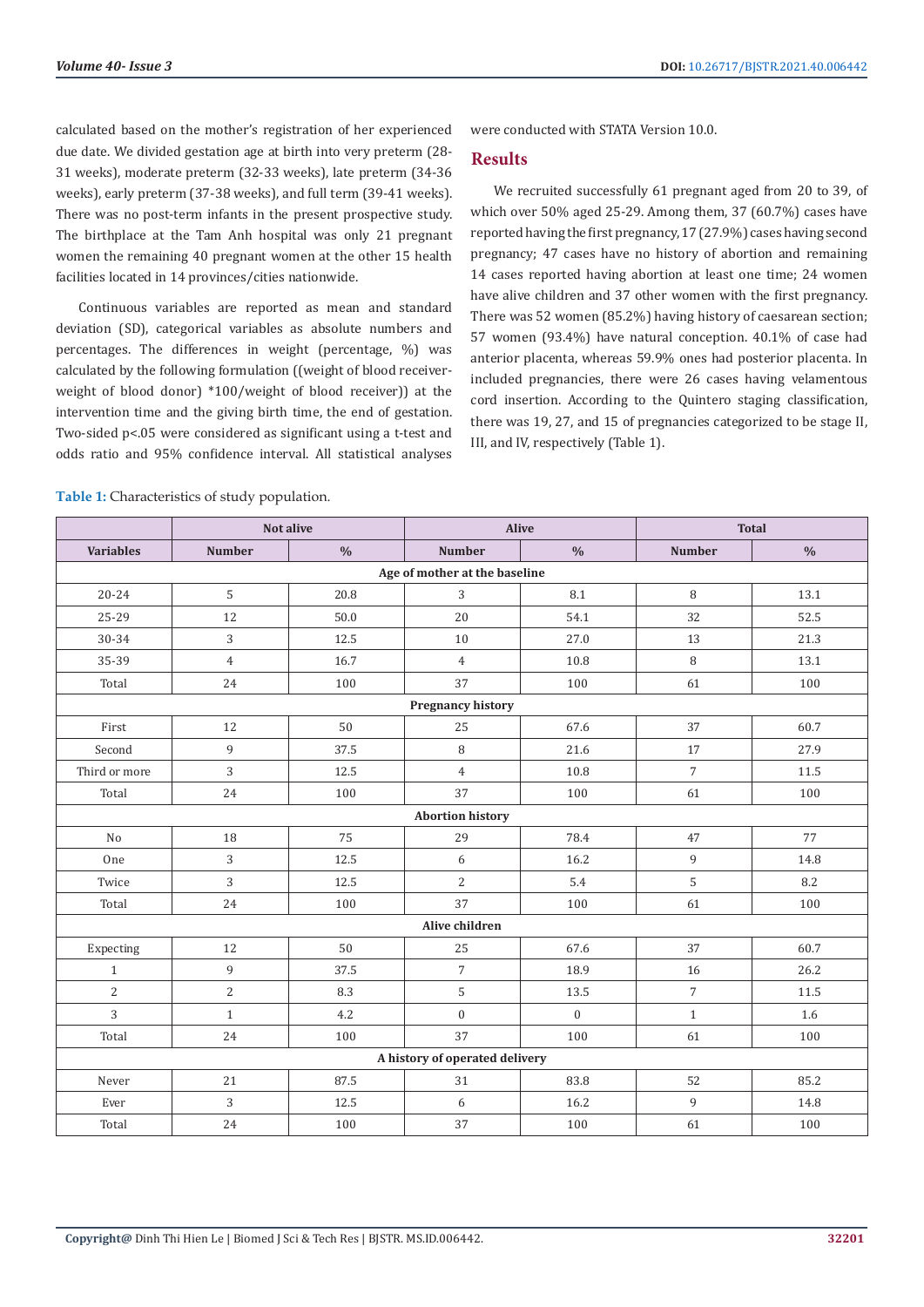|                | Conception        |      |                                                |      |    |      |  |  |  |
|----------------|-------------------|------|------------------------------------------------|------|----|------|--|--|--|
| Nature         | 23                | 95.8 | 34                                             | 91.9 | 57 | 93.4 |  |  |  |
| <b>IVF</b>     | $\mathbf{1}$      | 4.2  | 3                                              | 8.1  | 4  | 6.6  |  |  |  |
| Total          | 24                | 100  | 37                                             | 100  | 61 | 100  |  |  |  |
|                |                   |      | Quintero categorized                           |      |    |      |  |  |  |
| 2              | 9                 | 37.5 | 10                                             | 27.0 | 19 | 31.1 |  |  |  |
| 3              | 10                | 41.7 | 17                                             | 45.9 | 27 | 44.3 |  |  |  |
| $\overline{4}$ | 5                 | 20.8 | 10                                             | 27   | 15 | 24.6 |  |  |  |
| Total          | 24                | 100  | 37                                             | 100  | 61 | 100  |  |  |  |
|                |                   |      | The umbilical cord is attached to the membrane |      |    |      |  |  |  |
| No             | 15                | 62.5 | 20                                             | 54.1 | 35 | 57.4 |  |  |  |
| Yes            | 9                 | 37.5 | 17                                             | 45.9 | 26 | 42.6 |  |  |  |
| Total          | 24                | 100  | 37                                             | 100  | 61 | 100  |  |  |  |
|                | Place of placenta |      |                                                |      |    |      |  |  |  |
| Front          | 8                 | 33.3 | 17                                             | 45.9 | 25 | 41.0 |  |  |  |
| Back           | 16                | 66.7 | 20                                             | 54.1 | 36 | 59.0 |  |  |  |
| Total          | 24                | 100  | 37                                             | 100  | 61 | 100  |  |  |  |

Cervix length (mm) was 0-24 (eight cases), 25-29 (11 cases), 30-34 (21 cases), and 35-44 (21 cases). The difference (percentage) in weight (g) between two gestations was 1.33%-20% (12 cases), 20.1%-40% (32 cases), and 40.1%-62.23% (17 cases). The age at FLC (in week) was 16-20 (27 cases), 21-23 (24 cases), and 24-26 (10 cases). The number coagulated vascular anastomoses was 2-9 places in 34 cases and 10-23 places in 25 cases (Table 2). The estimated average (mean +/- standard deviation (SD)) of surgery time (minutes) was 35.3+/-11.1; of the volume (ml) of drained amniotic fluid was 1,210.7+/-817.6; of the percent (%) of differences between two fetal in weight was 30.9+/-13.6. At the intervention time, the estimated weight (g) of donor was significantly lower (280.5g+/-140.9g) than recipient (415.0g+/- 204.2g), (Appendix Table 1).

**Table 2:** Clinical Features when performed fetoscopic laser coagulation.

|                                |                | <b>Not alive</b> | <b>Alive</b>                                     |               |               | <b>Total</b>  |  |  |
|--------------------------------|----------------|------------------|--------------------------------------------------|---------------|---------------|---------------|--|--|
| <b>Variables</b>               | <b>Number</b>  | $\frac{0}{0}$    | <b>Number</b>                                    | $\frac{0}{0}$ | <b>Number</b> | $\frac{0}{0}$ |  |  |
| Number of Laser therapy places |                |                  |                                                  |               |               |               |  |  |
| 2-9 places                     | 14             | 58.3             | 20                                               | 54.1          | 34            | 55.7          |  |  |
| 10-23 places                   | 9              | 37.5             | 16                                               | 43.2          | 25            | 41.0          |  |  |
| Total                          | 23             | 95.8             | 36                                               | 97.3          | 59            | 96.7          |  |  |
|                                |                |                  | Age at fetoscopic laser coagulation (week)       |               |               |               |  |  |
| $16 - 20$                      | 11             | 45.8             | 16                                               | 43.2          | 27            | 44.3          |  |  |
| $21 - 23$                      | 10             | 41.7             | 14                                               | 37.8          | 24            | 39.3          |  |  |
| 24-26                          | 3              | 12.5             | $\overline{7}$                                   | 18.9          | 10            | 16.4          |  |  |
| Total                          | 24             | 100              | 37                                               | 100           | 61            | 100           |  |  |
|                                |                |                  | Per cent differences between two fetus in weight |               |               |               |  |  |
| 1.33%-20%                      | 5              | 20.8             | $\overline{7}$                                   | 18.9          | 12            | 19.7          |  |  |
| 20.1%-40%                      | 16             | 66.7             | 16                                               | 43.2          | 32            | 52.5          |  |  |
| 40.1%-62.23%                   | 3              | 12.5             | 14                                               | 37.8          | 17            | 27.9          |  |  |
| Total                          | 24             | 100              | 37                                               | 100           | 61            | 100           |  |  |
|                                |                |                  | Cervix length (mm)                               |               |               |               |  |  |
| $0 - 24$                       | 3              | 12.5             | 5                                                | 13.5          | 8             | 13.1          |  |  |
| 25-29                          | $\overline{4}$ | 16.7             | $\overline{7}$                                   | 18.9          | 11            | 18.0          |  |  |
| 30-34                          | 11             | 45.8             | 10                                               | 27.0          | 21            | 34.4          |  |  |
| 35-44                          | 6              | 25.0             | 15                                               | 40.5          | 21            | 34.4          |  |  |
| Total                          | 24             | 100              | 37                                               | 100           | 61            | 100           |  |  |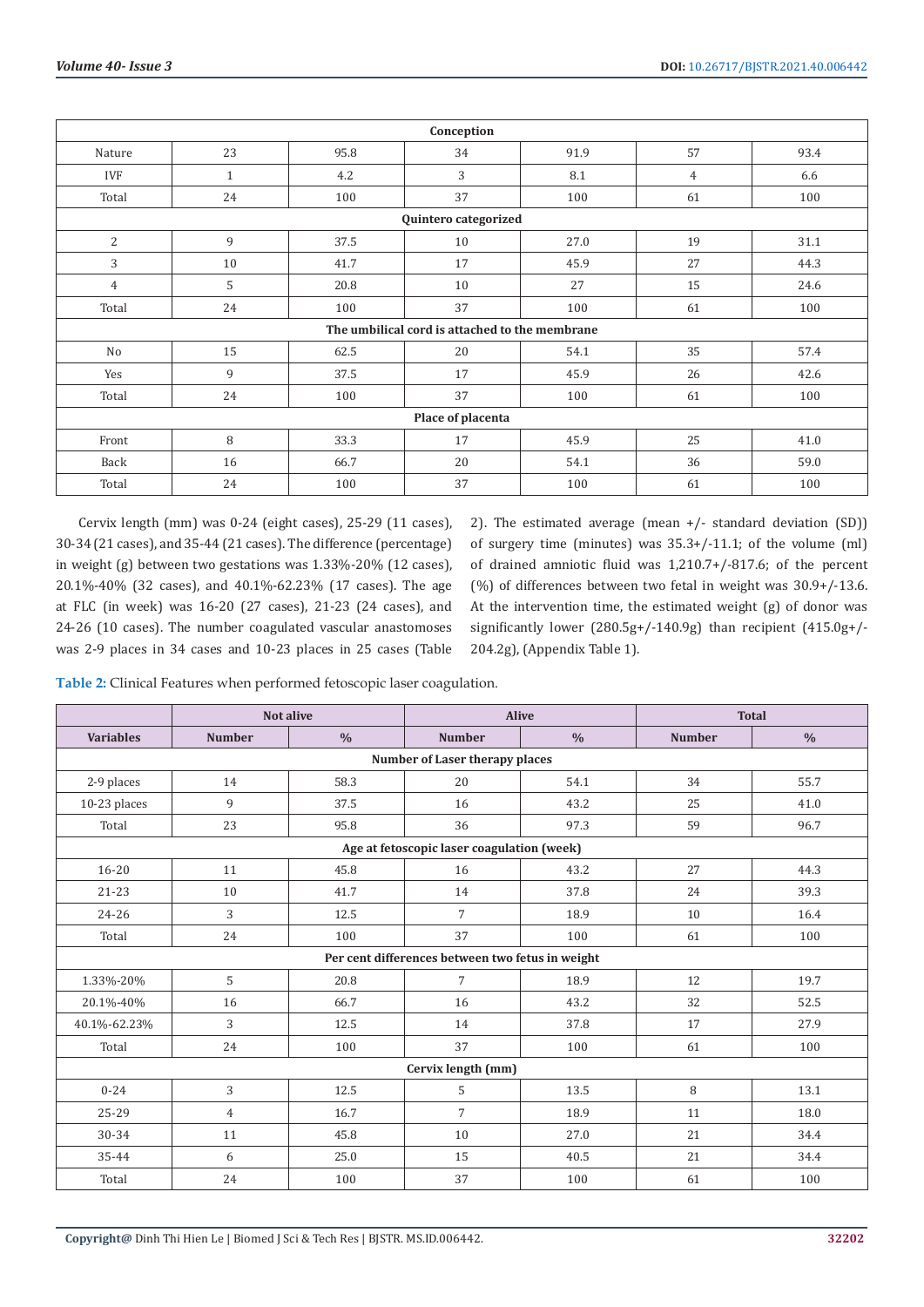| Variable                                     | $\mathbf n$ | Mean   | S.D.  | Min   | Median | <b>Max</b> |
|----------------------------------------------|-------------|--------|-------|-------|--------|------------|
| Fetal age (in week)                          | 61          | 21.0   | 2.6   | 16.0  | 21.0   | 26.0       |
| Weight of donor $(g)^*$                      | 61          | 280.5  | 140.9 | 100   | 253.0  | 857.0      |
| Weight of recipient $(g)^*$                  | 61          | 415.0  | 204.2 | 133.0 | 378.0  | 1109.0     |
| Differences (%) between two fetal in weight  | 61          | 30.9   | 13.6  | 1.3   | 29.2   | 62.2       |
| Surgery time (minutes)                       | 61          | 35.3   | 11.1  | 15.0  | 32.0   | 60.0       |
| The amount of amniotic fluid sucked out (ml) | 61          | 1210.7 | 817.6 | 200   | 1000   | 3200.0     |
| Time in utero (in week) after treatment      | 61          | 7.9    | 6.2   |       |        | 20         |

**Appendix Table 1:** Estimated indicators of twin-twin transfusion syndrome when treatment was performed.

Among 61 women, 15 cases were miscarriage after the intervention within 14 days after performed FLC, remaining 46 cases being followed up. Nine cases reported having neonatal mortality before or after delivery. There were 37 cases having babies survived for 7 days, at the last study follow-up, Figure 2. Among 37 cases having successful live birth, Quintero II, III, and IV was 10 cases, 17, and 10, respectively. The proportion of participants who

have no survivors was gradually decreased by increased Quintero staging, 47.4% (9/19), 37.0% (10/27), and 33.3% (5/15) for the Quintero II, III, and IV, respectively, non-statistically significant, p=0.394. The gestation age (in weeks) at delivery was full term of 39-41 (3 cases), earlier preterm of 37-38 (4 cases), late preterm of 34-36 (9 cases), moderate preterm of 32-33 (8) and severe preterm of 28-31 (13 cases), Table 3.



**Figure 2:** Flow-chart of recruited 61 twin pregnant women for treatment and the outcome.

| Table 3: Distribution of newborn survived by 7 days after delivery by age of gestation. |  |  |  |  |  |  |
|-----------------------------------------------------------------------------------------|--|--|--|--|--|--|
|-----------------------------------------------------------------------------------------|--|--|--|--|--|--|

|                           | Quintero stage |     |    | <b>Status of twin-twin transfusion</b> |          |              |              |
|---------------------------|----------------|-----|----|----------------------------------------|----------|--------------|--------------|
| Age at delivery<br>(week) | Н              | III | IV | Twice                                  | Receiver | <b>Donor</b> | <b>Total</b> |
| 28-31                     |                | C   |    |                                        |          |              | 13           |
| 32-33                     |                |     |    |                                        |          |              |              |
| 34-36                     |                |     |    |                                        |          |              |              |
| 37-38                     |                |     |    |                                        |          |              |              |
| 39-41                     |                |     |    |                                        |          |              |              |
| Total                     | 10             |     | 10 | 20                                     | 11       |              | 37           |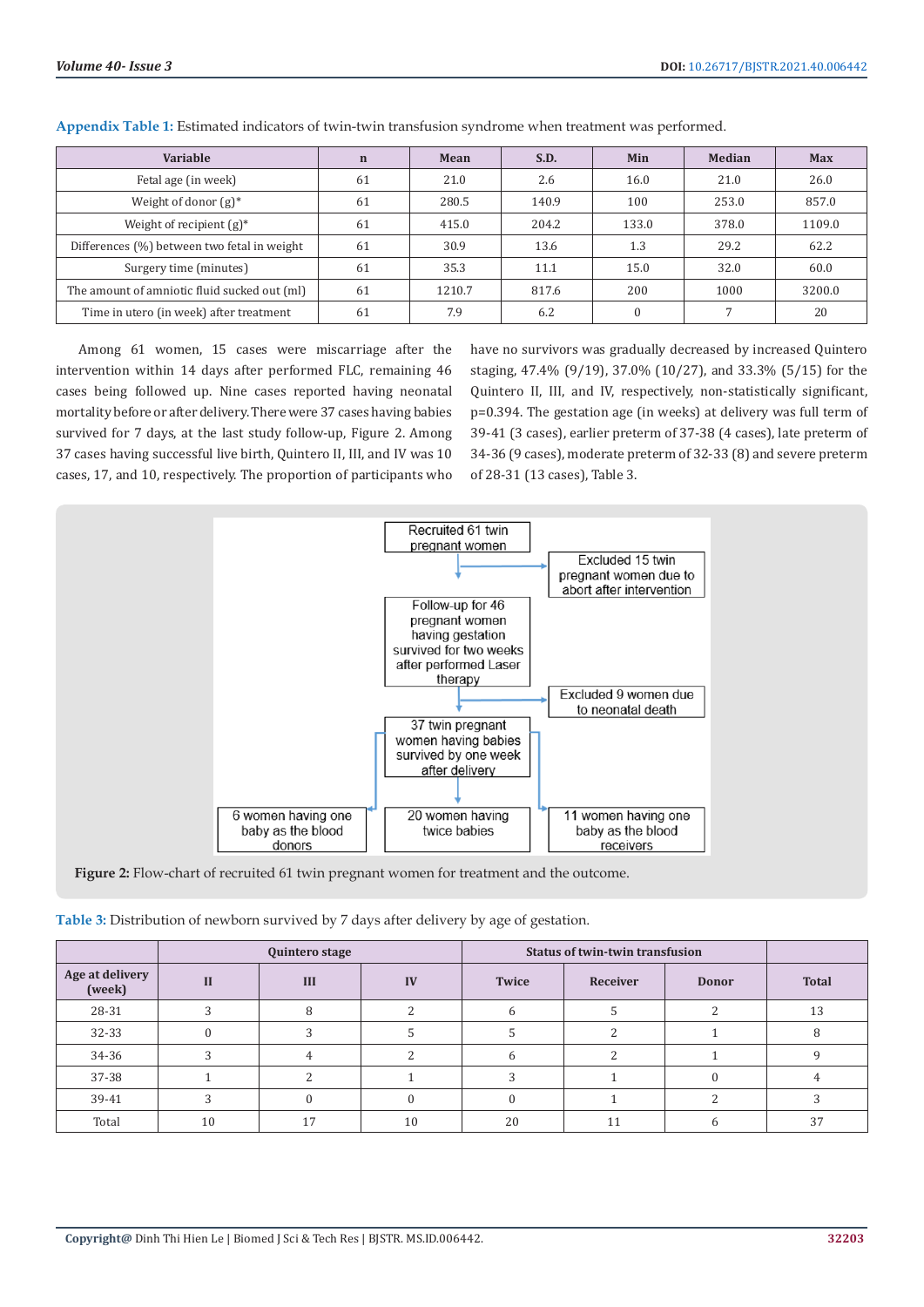All 61 pregnant were healthy by the last follow-up time and 37 of them (60.7%) having at least one liveborn neonate, of which six cases gave the single birth of the donor fetus, eleven cases gave the single birth of the recipient fetus, and 20 cases had successful birth of both twins. Newborn survived for 7 days was 57 (46.7% of 122 gestation). There were not significant differences in birth weight between 6 single survived donors (mean 1,858.3g) and 11 single survived recipients (mean 1,954.5g), but significant differences

in birth weight, among 20 survived twins, between donor twin (mean 1,410.0g) and recipient twin (mean 1,782.5g) in 20 cases of twins' delivery, Table 4. The average weight (g) of the neonate was significantly lower in both the group of the gestation donors (1,918.8g versus 1,333.3g, p=0.012) and recipients (2,260.0g versus 1,763.5g, p=0.041) when compared the categorized Quintero II to the categorized Quintero III-IV, Table 5.

**Table 4:** Weight of babies survived for 7 days in twin and single birth.

|                                             | $\mathbf n$ | Mean     | Low 95% confidence<br>interval            | High 95% confidence<br>interval | p for t test |  |  |  |
|---------------------------------------------|-------------|----------|-------------------------------------------|---------------------------------|--------------|--|--|--|
| Babies survived 7 days, two babies survived |             |          |                                           |                                 |              |  |  |  |
| Weight of donor (g)                         | 20          | 1410     | 1179.8                                    | 1640.2                          |              |  |  |  |
| Weight of recipient $(g)$                   | 20          | 1782.5   | 1577.2                                    | 1987.8                          |              |  |  |  |
| Differences $(g)$                           | 20          | $-372.5$ | $-483.9$                                  | $-261$                          | 0.0000       |  |  |  |
|                                             |             |          | Babies survived 7 days; one baby survived |                                 |              |  |  |  |
| Weight of donor (g)                         | 6           | 1858.3   | 895.1                                     | 2821.5                          |              |  |  |  |
| Weight of recipient $(g)$                   | 11          | 1954.5   | 1419.3                                    | 2489.8                          |              |  |  |  |
| Differences $(g)$                           |             | $-96.2$  | $-1003.8$                                 | 811.4                           | 0.4121       |  |  |  |

**Table 5:** Weight of babies survived for 7 days by Quintero status.

|                                                 | $\mathbf n$                                        | Mean   | Low 95% confidence<br>interval | High 95% confidence<br>interval | p for t test |  |  |  |
|-------------------------------------------------|----------------------------------------------------|--------|--------------------------------|---------------------------------|--------------|--|--|--|
| Weight of twin-twin blood donor by Quintero (g) |                                                    |        |                                |                                 |              |  |  |  |
| Quintero 2                                      | 8                                                  | 1918.8 | 1269.7                         | 2567.8                          |              |  |  |  |
| Quintero 3-4                                    | 18                                                 | 1333.3 | 1103.9                         | 1562.8                          |              |  |  |  |
| Differences                                     |                                                    | 585.4  | 84.2                           | 1086.6                          | 0.012        |  |  |  |
|                                                 | Weight of twin-twin blood receiver by Quintero (g) |        |                                |                                 |              |  |  |  |
| Quintero 2                                      | 5                                                  | 2260   | 1161.3                         | 3358.7                          |              |  |  |  |
| Quintero 3-4                                    | 26                                                 | 1763.5 | 1564.8                         | 1962.1                          |              |  |  |  |
| <b>Differences</b>                              |                                                    | 496.5  | $-65.4$                        | 1058.5                          | 0.0406       |  |  |  |

When compared the indicators of the first ten performed cases to the last-ten cases, from the first to the last 61 participants consecutively recruited, the average surgery time was longer (41.4 versus 33.0 minutes) but the average number of coagulated vascular anastomoses vascular anastomoses was lower (6.3 versus 10.7). Among 20 surviving twins, the estimated differences (in percentage) in weight between donor and receiver gestations have continuously getting worse and increased in two cases, from 25.09% and 6.83% (at the treated time) to 43.75% and 21.74% (at the end of gestation), respectively. This difference in weight between donors and recipients has decreased in the remaining 18 cases.

#### **Discussion**

The successful FLC in our study was over 60% after seven days of birth with severe TTTS. The performed intervention was the

first time successfully treated in Viet Nam and the achievements and main findings are significantly contributing to the develop the treatment technique of FLC for further better managements of TTTS in Viet Nam and at low- and medium economy countries. The proportion of Quintero stage IV in our study population was two time higher than the previous four studies combined (24.6% (15/61) versus 12.3% (46/373)) [15-18], indicating big challenges to manage maternal and neonatal health in the present project. The higher proportion of the late stage of Quintero might be due to lack of established health facilities and trained physicians in the rural province in managing TTTS in the country. Therefore, the pregnant came to our hospital at the advanced stage of TTTS. Moreover, due to limited participants' resources and poor quality of transportation from other regions in the South and Central areas to the Hanoi city, only one third (21/61) participants have completed the recommended monitoring and following-up at our hospital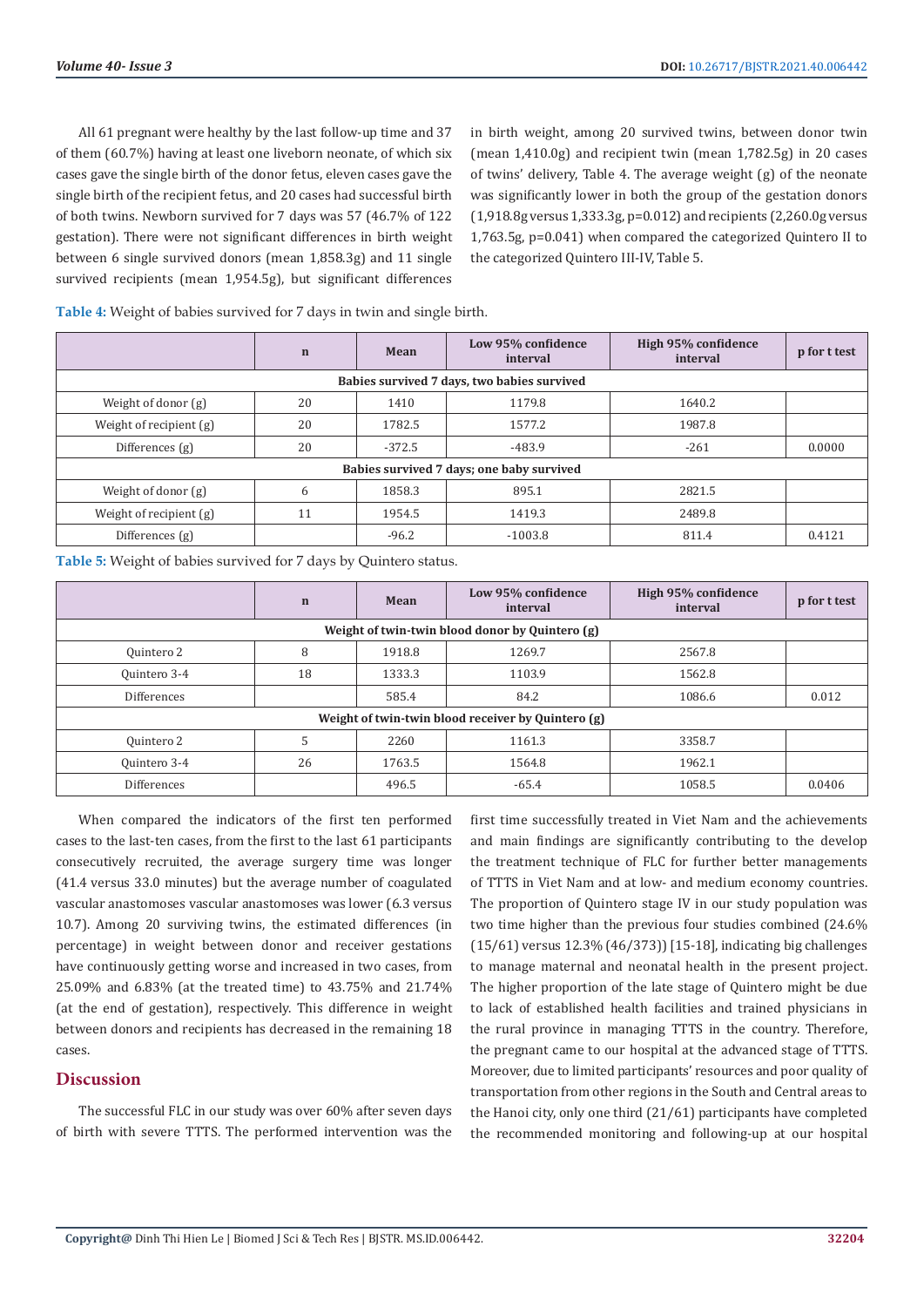that might cause a poor outcome of the present pilot intervention project. Therefore, social-determinant factors of maternal and child health were possibly related to the present intervention study.

The average age at the intervention time (week) in the present study was similarly to the other five previous studies [15-18], from 20 to 22 week. The estimated average surgery time in the present study (35 minutes) was longer than the other recent studies in Germany and France (27-29 minutes) [18,19]. Due to local limited quality of disinfection, some pregnant women were suffering from infection after completed intervention (2/61) resulting the premature ended of the gestation. This unwanted outcome was not seen in the other studies [20]. The average gestation age of newborn of 37 cases in the present study was approximately 4 weeks lower when compared to the previous 953 cases of nine studies combined (29 versus 33 weeks) [15,16,20-26]. After the intervention, these pregnant often came back to follow their pregnancies at the local hospitals at disadvantage areas that might be related to the shorter period of gestation age. The deficiency of well-trained physicians in managing of TTTS could contribute to the high rate of preterm birth in our study. Furthermore, as in the low economic status, the hard labor, the malnutrition in these pregnant could be also the explanation for this. The overall survival of at least one surviving gestation in the present study (60.7%) was lower than previous four studies (69.2%-84.0%) [11,21,27-29].

Because there was not significant difference in weight (g) between single surviving donors and single surviving recipients but it was observed among 20 surviving twins, the possible explanation is that the nature of limited amount of blood due to unknown related factors in the donors or the velamentous cord insertion involvement. Fifteen participants have no survivor (all had miscarriage within 2 weeks of treatment) and most of them among the first half time of recruited participants due to our limited experiences. The other 9 cases had neonatal death might be due to poor taking care by other local health facilities outside of our hospital in Hanoi city. In our study, the mean estimated surgery time in the first 10 cases is shorter than the last 10 cases. After some first cases, our team gradually got more experience and spent shorter time to find the vascular anastomoses positions and do the coagulation. Treatment technique in TTTS would be transferred from the established health facilities of developed countries to the other in the low- and middle economy countries and this work would be coordinated by an international association and institution in taking care better maternal and child health. We assume that there is an estimated 3.4% of pregnancy is twin, of which about 33% is monochorionic; about 66% of monochorionic has the blood vessels connecting the two fetuses and about 15% of them developing TTTS [30], among about 140 million pregnancy in 2020 worldwide, there was about 155,509 TTTS globally.

In order to improve maternal and child health, global project to manage TTTS is highly needed. With about million newborn per year, Viet Nam will have about 1,111 pregnancy that will be suffering from TTTS and the findings of the present project is timely and that will contribute greatly to manage TTTS in the country. The present study certainly has limitations including a lack of followup for about two-third of participants due to social-economy difficulties, limited local health facilities. Another limitation is the lack of neurodevelopment follow-up of delivered babies. In spite of these limitations, during 13 months running of the project, we just managed for only about 5.5% of the estimated 1,111 pregnancy with severe TTTS and the work would be improved for further better management and outcome of TTTS in Viet Nam in particular and in other low- and median economy countries.

## **Acknowledgement**

We deeply appreciate study participants and their family members with their cooperation in taking care maternal and child health to manage TTTS in the present study.

## **Conflict of Interest**

There are no conflicts to disclose.

#### **References**

- 1. [Martin JA, Hamilton BE, Osterman MJK, Driscoll AK \(2019\) Births: Final](https://pubmed.ncbi.nlm.nih.gov/32501202/) [Data for 2018. Natl Vital Stat Rep 68\(13\): 1-47.](https://pubmed.ncbi.nlm.nih.gov/32501202/)
- 2. [Shanahan MA, Bebbington MW \(2020\) Placental Anatomy and Function](https://pubmed.ncbi.nlm.nih.gov/32008674/) [in Twin Gestations. Obstet Gynecol Clin North Am 47\(1\): 99-116.](https://pubmed.ncbi.nlm.nih.gov/32008674/)
- 3. [Benoit RM, Baschat AA \(2014\) Twin-to-twin transfusion syndrome:](https://pubmed.ncbi.nlm.nih.gov/24858318/) [prenatal diagnosis and treatment. Am J Perinatol 31\(7\): 583-594.](https://pubmed.ncbi.nlm.nih.gov/24858318/)
- 4. [Chalouhi GE, Essaoui M, Stirnemann J, Quibel T, Deloison B, et al. \(2011\)](https://pubmed.ncbi.nlm.nih.gov/21660997/) [Laser therapy for twin-to-twin transfusion syndrome \(TTTS\). Prenat](https://pubmed.ncbi.nlm.nih.gov/21660997/) [Diagn 31\(7\): 637-646.](https://pubmed.ncbi.nlm.nih.gov/21660997/)
- 5. [Robyr R, Lewi L, Salomon LJ, Yamamoto M, Bernard JP, et al. \(2006\)](https://pubmed.ncbi.nlm.nih.gov/16522415/) [Prevalence and management of late fetal complications following](https://pubmed.ncbi.nlm.nih.gov/16522415/) [successful selective laser coagulation of chorionic plate anastomoses in](https://pubmed.ncbi.nlm.nih.gov/16522415/) [twin-to-twin transfusion syndrome. Am J Obstet Gynecol 194\(3\): 796-](https://pubmed.ncbi.nlm.nih.gov/16522415/) [803.](https://pubmed.ncbi.nlm.nih.gov/16522415/)
- 6. [Haverkamp F, Lex C, Hanisch C, Fahnenstich H, Zerres K \(2001\)](https://pubmed.ncbi.nlm.nih.gov/11277360/) [Neurodevelopmental risks in twin-to-twin transfusion syndrome:](https://pubmed.ncbi.nlm.nih.gov/11277360/) [preliminary findings. Eur J Paediatr Neurol 5\(1\): 21-27.](https://pubmed.ncbi.nlm.nih.gov/11277360/)
- 7. [Van Klink JM, Koopman HM, Van Zwet EW, Oepkes D, Walther F, et al.](https://pubmed.ncbi.nlm.nih.gov/22922370/) [\(2013\) Cerebral injury and neurodevelopmental impairment after](https://pubmed.ncbi.nlm.nih.gov/22922370/) [amnioreduction versus laser surgery in twin-twin transfusion syndrome:](https://pubmed.ncbi.nlm.nih.gov/22922370/) [a systematic review and meta-analysis. Fetal Diagn Ther 33\(2\): 81-89.](https://pubmed.ncbi.nlm.nih.gov/22922370/)
- 8. [Van Klink JM, Koopman HM, Rijken M, Middeldorp JM, Oepkes D, et al.](https://pubmed.ncbi.nlm.nih.gov/27137794/) [\(2016\) Long-Term Neurodevelopmental Outcome in Survivors of Twin](https://pubmed.ncbi.nlm.nih.gov/27137794/)[to-Twin Transfusion Syndrome. Twin Res Hum Genet 19\(3\): 255-261.](https://pubmed.ncbi.nlm.nih.gov/27137794/)
- 9. [De Lia JE, Cruikshank DP, Keye WR Jr \(1990\) Fetoscopic neodymium:YAG](https://pubmed.ncbi.nlm.nih.gov/2342732/) [laser occlusion of placental vessels in severe twin-twin transfusion](https://pubmed.ncbi.nlm.nih.gov/2342732/) [syndrome. Obstet Gynecol 75\(6\): 1046-1053.](https://pubmed.ncbi.nlm.nih.gov/2342732/)
- 10. [Akkermans J, Peeters SHP, Klumper FJ, Lopriore E, Middeldorp JM, et al.](https://pubmed.ncbi.nlm.nih.gov/26278319/) [\(2015\) Twenty-Five Years of Fetoscopic Laser Coagulation in Twin-Twin](https://pubmed.ncbi.nlm.nih.gov/26278319/) [Transfusion Syndrome: A Systematic Review. Fetal Diagn Ther 38\(4\):](https://pubmed.ncbi.nlm.nih.gov/26278319/) [241-253.](https://pubmed.ncbi.nlm.nih.gov/26278319/)